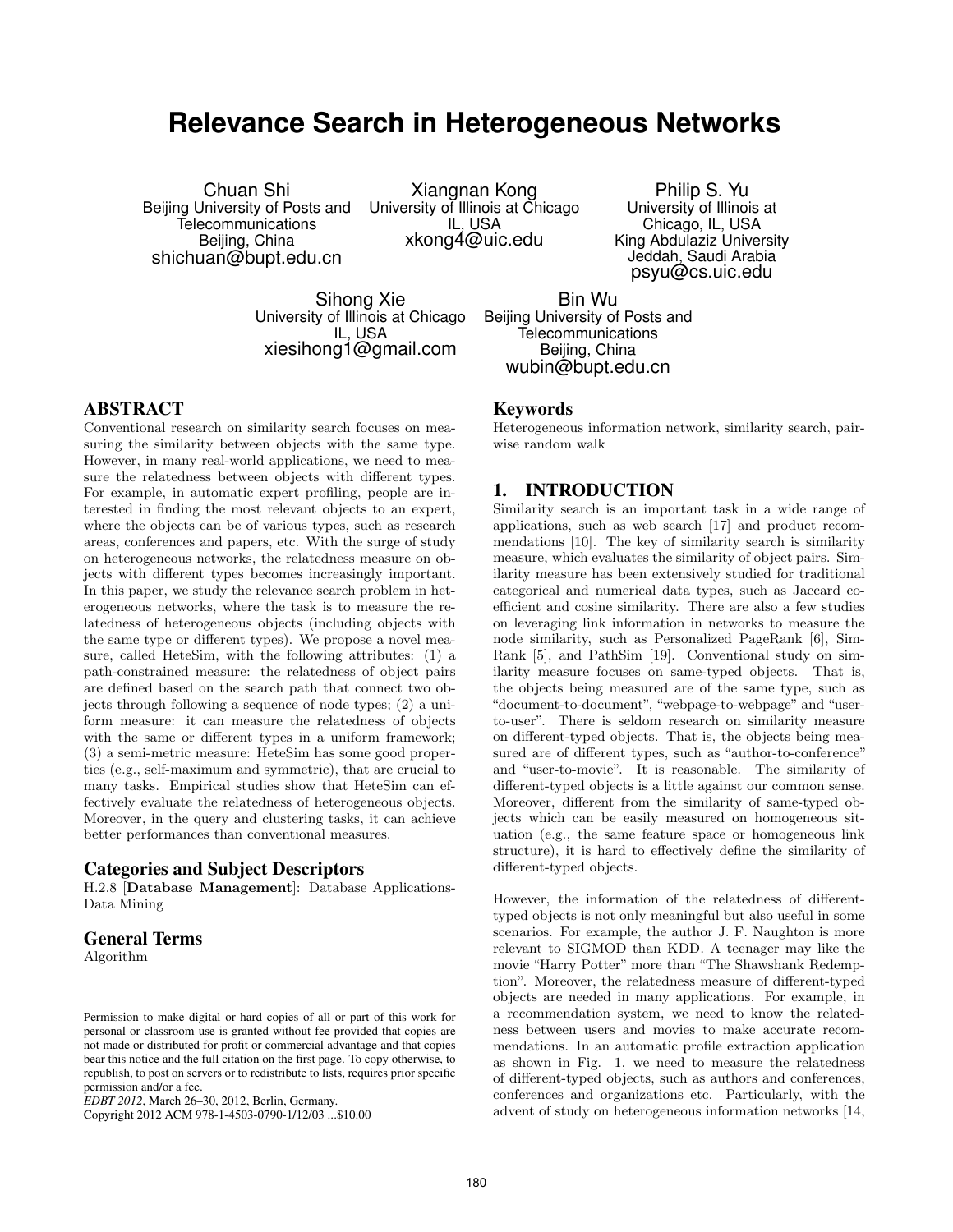

Figure 1: Examples of automatically extracting academic profile.



#### Figure 2: Examples of relative importance representing by symmetric and asymmetric measures. The rectangle with partially marked black denotes the relatedness of two objects.

20], it is not only increasingly important but also feasible to study the relatedness among different-typed objects. Heterogeneous information networks are the logical networks involving multiple-typed objects and multiple-typed links denoting different relations. It is clear that heterogeneous information networks are ubiquitous and form a critical component of modern information infrastructure. For example, a bibliographic network includes authors, papers, conferences, terms and their links representing their relations. It is essential to provide a relevance search function on differenttyped objects in such networks, which is the base of many applications. Since different-typed objects coexist in the same network, so the relatedness measure on different-typed objects is possible through their link structure.

In this paper, we study the relevance search problem in heterogeneous information networks. The aim of relevance search is to effectively measure the relatedness of heterogeneous objects (including objects with the same type or different types). Different from the similarity search which only measures the similarity of same-typed objects, the relevance search measures the relatedness of heterogeneous objects, not limit to same-typed objects. Moreover, the relevance measure should be symmetric based on following reasons. (1) The symmetric measure is needed in many learning tasks, such as clustering and collaborative filtering. (2) The symmetric measure makes more sense in many applications. For example, in some applications, we need to answer the question like who has the similar importance to the conference SIGIR as J. F. Naughton to the SIGMOD. Through comparing the relatedness of object pairs, we can deduce the information of their relative importance. However, it

only can be done by the symmetric measure, not the asymmetric measure. It can be explained by the example shown in Fig. 2. For the symmetric measure, we can deduce that W. B. Croft has the same importance to SIGIR as J. F. Naughton to the SIGMOD, since their relatedness scores are close. Suppose we know J. F. Naughton<sup>1</sup> is an influential researcher in SIGMOD, we can conclude that W. B.  $Crot<sup>2</sup>$  is also an influential researcher in SIGIR. However, we cannot deduce the relative importance information from an asymmetric measure as shown in Fig. 2(b). From the relatedness of author to conference and conference to author, we will draw conflicting conclusions.

Despite its value and significance, the relevance search in heterogeneous networks has never been studied so far. It faces the following research challenges. (1) Heterogeneous network is more complex than traditional homogeneous network. In heterogeneous networks, different-typed objects and links carry different semantic meanings. So the semantic meanings also contain in search paths that connect two objects through a sequence of relations between object types. Different paths have different semantics. Based on different search paths, the relatedness of two objects may be different. For example, the relatedness of authors and conferences should be different based on the relations of authors publishing papers in conferences and authors's co-authors publishing papers in conferences. As a consequence, a desirable relevance measure should be path-dependent, which can capture the semantics under paths and return different values based on different paths. (2) It is difficult to design a symmetric relevance measure for different-typed objects. In heterogeneous networks, the paths connecting same-typed objects are usually symmetric [19], so it is not difficult to design a symmetric measure based on the symmetric paths. However, the paths connecting different-typed objects are asymmetric. And thus it is more challenging to design a symmetric relevance measure based on an asymmetric path.

Inspired by the intuition that two objects are related if they are referenced by related objects, we propose a novel measure, called HeteSim, to evaluate the relatedness of heterogeneous objects in heterogeneous networks. Based on the path-based relevance framework, HeteSim can effectively capture the subtle semantics of search paths. Based on pairwise random walk, HeteSim treats arbitrary search paths in a uniform way, which guarantees the symmetric property of HeteSim. An additional benefit is that HeteSim can measure the relatedness of different-typed objects as well as same-typed objects. Moreover, HeteSim is a semi-metric measure. In other words, HeteSim satisfies the properties of non-negativity, identity of indiscernibles, and symmetry. It implies that HeteSim can be used in many learning tasks (e.g., clustering and collaborative filtering). The extensive experiments validate the effectiveness of HeteSim. There case studies illustrate the benefits of the relevance search in knowledge discovery of heterogeneous networks: automatically extracting object profile, experts finding through relative importance of object pairs, and relevance search based on path semantics. HeteSim also shows its potential in the machine learning tasks (i.e., query and clustering) where

<sup>1</sup>http://pages.cs.wisc.edu/∼naughton/

<sup>2</sup>http://ciir.cs.umass.edu/personnel/croft.html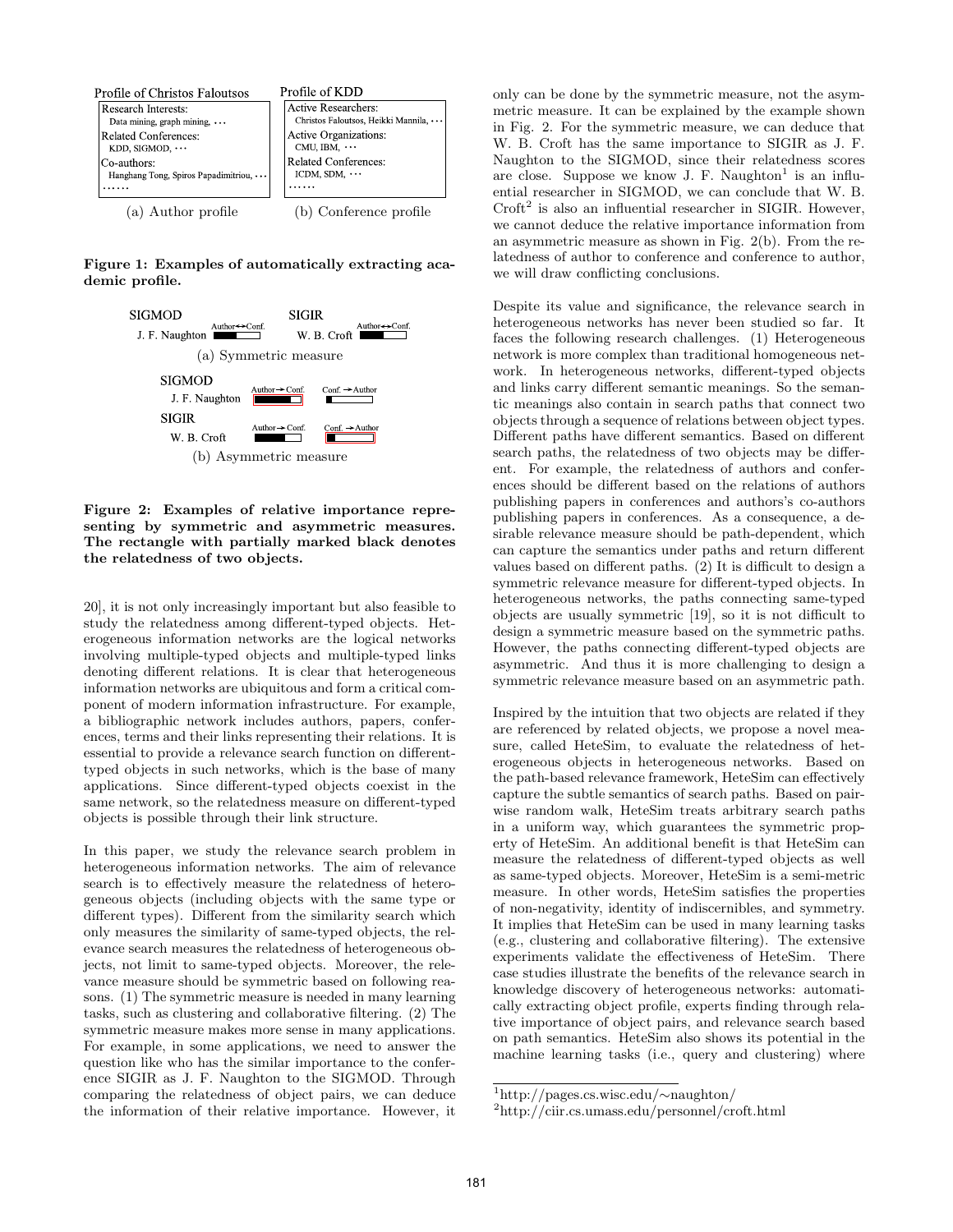HeteSim outperforms other path-based similarity measures.

The rest of the paper is organized as follows. Section 2 introduces the related work, and then the preliminary knowledge of this work is given in Section 3. In Section 4, we present the HeteSim measure. We do extensive experiments to validate the effectiveness of HeteSim in Section 5. Finally, Section 6 concludes this paper.

## **2. RELATED WORK**

The most related work to relevance search is similarity search. Here we briefly summarize these works. Similarity search has been well studied for a long time. These studies can be roughly categorized into two types: feature based approaches and link based approaches. The feature based approaches measure the similarity of objects based on their feature values, such as cosine similarity, Jaccard coefficient and Euclidean distance. The  $k$  nearest neighbor is also widely used in similarity measure [2, 9], which aims at finding top- $k$  nearest neighbors according to similarities defined on numerical features. Based on feature similarity, the top $k$  similarity pair search algorithm (i.e., top- $k$ -join) considers similarity between tuples [23]. This type of approaches does not consider link relation among objects, so they cannot be applied to networked data.

The link based approaches measure the similarity of objects based on their link structures in a graph. The asymmetrical similarity measure, Personalized PageRank [6], evaluates the probability starting from a source object to a target object by randomly walking through the network with restart. It is extended to the scalable calculation for online queries  $[3, 21]$  and the top-k answers  $[4]$ . SimRank  $[5]$  is a symmetric similarity measure, which evaluates the similarity of two objects by their neighbor's similarities. Because of its computational complexity, many follow-up studies are done to speedup such calculations [13, 15]. SCAN [24] measures similarity of two objects by comparing their immediate neighbor sets. Recently, Jin et al. proposed RoleSim to measure the role similarity between any two nodes from networks [8]. These approaches just consider the objects with the same type, so they can not be applied in heterogeneous networks. ObjectRank [1] applies authority-based ranking to keyword search in labeled graphs and PopRank [16] proposes a domain-independent object-level link analysis model. Although these two approaches noticed that heterogeneous relationships could affect the similarity, they do not consider the distinct semantics of paths that include different-typed objects, so they also cannot measure the similarity of objects in heterogeneous networks.

Recently, Sun et al. [19] studied the similarity search on heterogeneous information networks. Considering semantics in meta paths constituted by different-typed objects, they proposed PathSim to measure the similarity of same-typed objects based on symmetric paths. However, many valuable paths are asymmetric and the relatedness of differenttyped objects are also meaningful. PathSim is not suitable in these conditions. In information retrieval community, Lao and Cohen [11] proposed a Path Constrained Random Walk (PCRW) model to measure the entity proximity in a labeled directed graph constructed by the rich metadata of scientific literature. Although the PCRW model can be applied to measure the relatedness of different-typed objects, the asymmetric property of PCRW restricts it from being a relevance measure. In our HeteSim definition, users can measure the relatedness of heterogeneous objects based on an arbitrary search path. The good merits of HeteSim (e.g., symmetric and self-maximum) make it suitable for more applications.

# **3. PRELIMINARY**

A heterogeneous information network is a special type of information network with the underneath data structure as a directed graph, which either contains multiple types of objects or multiple types of links.

DEFINITION 1. Information Network. Given a schema  $S =$  $(A, \mathcal{R})$  which consists of a set of entities types  $\mathcal{A} = \{A\}$  and a set of relations  $\mathcal{R} = \{R\}$ , an information network is defined as a directed graph  $G = (V, E)$  with an object type mapping function  $\phi: V \to \mathcal{A}$  and a link type mapping function  $\psi: E \to \mathcal{R}$ . Each object  $v \in V$  belongs to one particular object type  $\phi(v) \in A$ , and each link  $e \in E$  belongs to a particular relation  $\psi(e) \in \mathcal{R}$ . When the types of objects  $|\mathcal{A}| > 1$  or the types of relations  $|\mathcal{R}| > 1$ , the network is called heterogeneous information network; otherwise, it is a homogeneous information network.

In information networks, we distinguish object types and relation types. As a template for a network, the network schema depicts the object types and the relations existing among object types. For a relation  $R$  existing from type  $A$ to type B, denoted as  $A \stackrel{R}{\longrightarrow} B$ , A and B are the **source** type and target type of relation  $R$ , which is denoted as R.S and R.T, respectively. The inverse relation  $R^{-1}$  holds naturally for  $B \stackrel{R^{-1}}{\longrightarrow} A$ . Generally, R is not equal to  $R^{-1}$ , unless  $R$  is symmetric and these two types are the same.

EXAMPLE 1. A bibliographic information network is a typical heterogeneous information network. The network schema of ACM dataset (see Section 5.1) is shown in Fig.  $3(a)$ . It contains objects from seven types of entities: papers  $(P)$ , authors  $(A)$ , affiliations  $(F)$ , terms  $(T)$ , subjects  $(S)$ , venues  $(V)$ , and conferences  $(C)$  (a conference includes multiple venues, e.g., KDD including KDD2010, KDD2009 and so on). There are links connecting different-typed objects. The link types are defined by the relations between two object types. For example, links exist between authors and papers denoting the writing or written-by relations, between venues and papers denoting the publishing or published-in relations. Fig.3(b) shows the network schema of DBLP dataset (see Section 5.1).

Different from homogeneous networks, two objects in a heterogeneous network can be connected via different paths and these paths have different meanings. For example, in Fig. 3(a), conferences and authors can be connected via "Author-Paper-Venue-Conference" (APVC) path, "Author-Paper-Subject-Paper-Venue-Conference" (APSPVC) path, and so on. It is clear that semantics underneath these paths are different. The APVC path means that papers written by authors are published in conferences, while the APSPVC path means that papers having the same subjects as the authors' papers are published in conferences. Obviously, the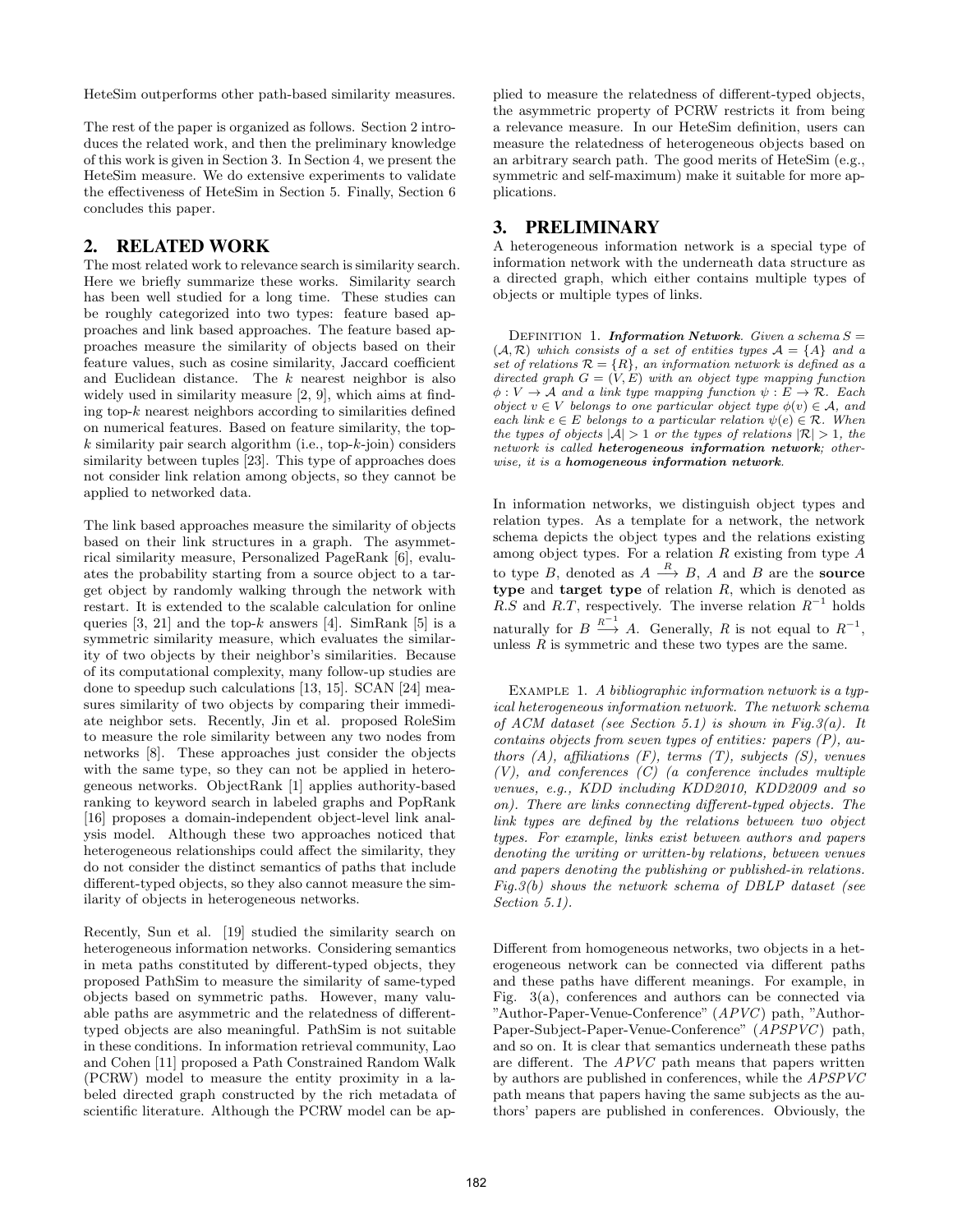

Figure 3: Examples of bibliographic network schema.

distinct semantics under different paths will lead to different relatedness. The relatedness under APVC path emphasizes on the conferences that authors participated, while the relatedness under APSPVC path emphasizes on conferences publishing the papers that have the same subjects with authors' papers. For example, assume most papers of an author are published in the KDD, SIGMOD, and VLDB. However, the papers having the same subjects with the author's papers may be published in more wide conferences, such as ICDM, SDM, and CIKM. So the relatedness of objects depends on the search path in the heterogeneous networks. Formally, we define the meta search path as the relevance path.

DEFINITION 2. Relevance Path. A relevance path  $P$  is a path defined on a schema  $S = (\mathcal{A}, \mathcal{R})$ , and is denoted in the form of  $A_1 \stackrel{R_1}{\longrightarrow} A_2 \stackrel{R_2}{\longrightarrow} \cdots \stackrel{R_l}{\longrightarrow} A_{l+1}$  which defines a composite relation  $R = R_1 \circ R_2 \circ \cdots \circ R_l$  between type  $A_1$  and  $A_{l+1}$ , where ◦ denotes the composition operator on relations. The length of the path  $P$  is the number of relations in  $P$ , which is l.

For simplicity, we can also use type names denoting the relevance path if there are no multiple relations between the same pair of types:  $\mathcal{P} = (A_1 A_2 \cdots A_{l+1})$ . For example, in Fig. 3(a), the relation, authors publishing papers in conferences, can be described using the length-2 relevance path  $A \stackrel{writing}{\longrightarrow} P \stackrel{published}{\longrightarrow} V$ , or short as  $APV$ . We say a concrete path  $p = (a_1 a_2 \cdots a_{l+1})$  between  $a_1$  and  $a_{l+1}$  in network G is a **path instance** of the relevance path  $P$ , if for each  $a_i$ ,  $\phi(a_i) = A_i$  and each link  $e_i = \langle a_i, a_{i+1} \rangle$ belongs to the relation  $R_i$  in  $P$ . It can be denoted as  $p \in \mathcal{P}$ . A relevance path  $\mathcal{P}^{-1}$  is the **reverse path** of  $\mathcal{P}$ , which defines an inverse relation of the one defined by P. Similarly, we define the **reverse path instance** of  $p^{-1}$  as the reverse path of  $p$  in  $G$ . For example, the reverse path of the path  $APV$ , which means authors publish papers in venues, is the path  $VPA$  which means venues accept authors' papers. Further, a relevance path  ${\mathcal P}$  is a symmetric **path**, if the relation R defined by it is symmetric (i.e.,  $\mathcal{P}$ ) is equal to  $\mathcal{P}^{-1}$ ), such as  $APA$  and  $APCPA$ . Two relevance paths  $\mathcal{P}_1 = (A_1 A_2 \cdots A_l)$  and  $\mathcal{P}_2 = (B_1 B_2 \cdots B_k)$ are **concatenable** if and only if  $A_l = B_1$ , and the concatenated path is written as  $P = (P_1P_2)$ , which equals to  $(A_1A_2 \cdots A_lB_2 \cdots B_k)$ . A simple concatenable example is that  $AP$  and  $PV$  can be concatenated to the path  $APV$ .

# **4. HETESIM: A RELEVANCE MEASURE 4.1 Basic Idea**



Figure 4: A simple heterogeneous network example.

In many domains, similar objects are related to similar objects. For example, similar researchers published many similar papers; similar customers purchase similar commodities. As a consequence, two objects are similar if they are referenced by similar objects. This intuition is also fit for heterogeneous objects. For example, researchers are more relevant to the conferences that publish many papers written by the researchers; and customers are more faithful to brands that manufacture many products purchased by the customers. A more concrete example is shown in Fig. 4. Tom is more relevant to KDD than other conferences, since all of his papers are published in KDD. Although the similar idea has been applied in SimRank [5], it is limited to homogeneous networks. When we apply the idea to heterogeneous networks, it faces the following challenges: (1) The relatedness of heterogeneous objects is path-constrained; (2) The relatedness measure based on an asymmetric relevance path has the symmetric property. In the following section, we will illustrate these challenges and their solutions.

#### **4.2 Path-based Relevance Measure**

Different from homogeneous networks, the paths in heterogeneous networks have semantics, which makes the relatedness between two objects different on different relevance paths. Taking Fig. 4 for example, Tom is not related to SIGMOD based on  $APC$  path which means authors publishing papers in conferences. However, he is related to SIG-MOD based on  $APAPC$  path meaning that the coauthors of authors publish papers in conferences. So the relevance measure of objects in heterogeneous networks is based on the given relevance path.

Following the basic idea that similar objects are related to similar objects, we propose a path-based relevance measure: HeteSim.

DEFINITION 3. HeteSim: Given a relevance path  $P =$  $R_1 \circ R_2 \circ \cdots \circ R_l$ , HeteSim between two objects s and t (s  $\in$  $R_1.S$  and  $t \in R_l.T$ ) is:

$$
HeteSim(s, t | R_1 \circ R_2 \circ \cdots \circ R_l) = \frac{1}{|O(s|R_1)||I(t|R_l)|}
$$
  
\n
$$
\sum_{i=1}^{|O(s|R_1)||I(t|R_l)|} \sum_{j=1}^{|O(s|R_1)||I(t|R_1) \circ \cdots \circ R_{l-1}}
$$
  
\n
$$
HeteSim(O_i(s|R_1), I_j(t|R_l)|R_2 \circ \cdots \circ R_{l-1})
$$
  
\n(1)

where  $O(s|R_1)$  is the out-neighbors of s based on relation  $R_1$ , and  $I(t|R_l)$  is the in-neighbors of t based on relation  $R_l$ .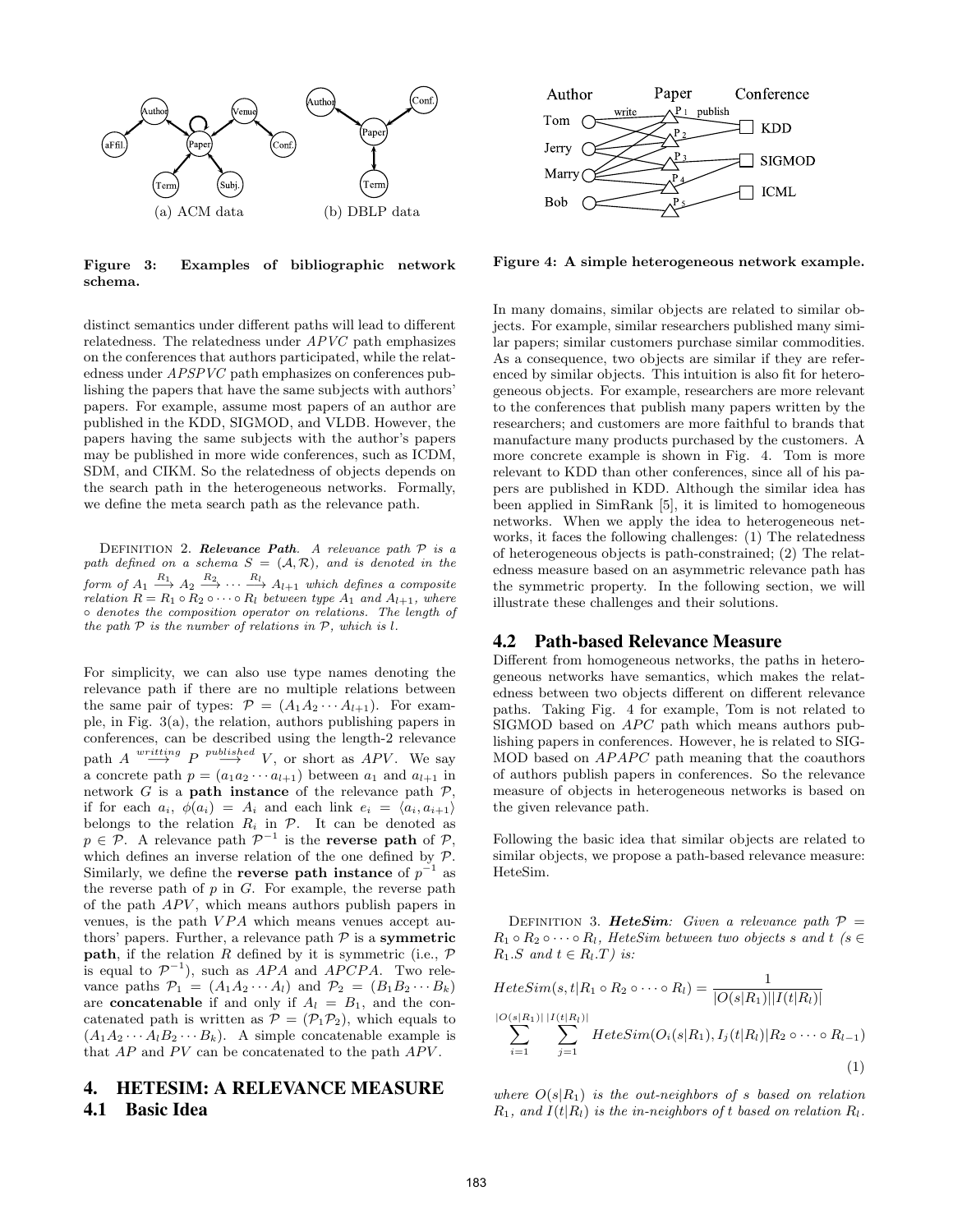When s may not have any out-neighbors (i.e.,  $O(s|R_1)$  =  $\emptyset$ ) or t may not have any in-neighbors (i.e.,  $I(t|R_l) = \emptyset$ ) following the path, we have no way to infer any relatedness between  $s$  and  $t$  in this case, so we define their relevance value to be 0. Equation (1) shows that to compute  $HeteSim(s, t | \mathcal{P})$ , we need to iterate over all pairs  $(O_i(s | R_1))$ ,  $I_i(t|R_i)$  of  $(s, t)$  along the path (s along the path and t against path), and sum up the relatedness of these pairs. Then, we normalize it by the total number of out-neighbors of s and in-neighbors of t. That is, the relatedness between  $s$  and  $t$  is the average relatedness between the out-neighbors of s and the in-neighbors of t. The process continues until s and t will meet along the path. Similar to SimRank  $[5]$ , HeteSim is also a pair wise random walk. But it considers the relevance path. As we know, SimRank measures how soon two random surfers are expected to meet at the same node [5]. By contrast,  $HeteSim(s, t|\mathcal{P})$  measures how likely  $s$  and  $t$  will meet at the same node when  $s$  follows along the path and t goes against the path.

EXAMPLE 2. Taking Fig.  $4$  for example, we calculate the relatedness of Tom and KDD based on APC path.

$$
HeteSim(Tom, KDD|APC) = \frac{1}{|O(Tom|AP)||I(KDD|PC)|}
$$
  
\n
$$
\sum_{i=1}^{|O(Tom|AP)| |I(KDD|PC)|} HeteSim(O_i(Tom|AP), I_j(KDD|PC))
$$
  
\n(2)

where  $O(Tom|AP) = \{P_1, P_2\}$  and  $I(KDD|PC) = \{P_1, P_2\}.$ So  $Heesim(Tom, KDD|APC) = 0.5$ . Here we think the relatedness of an object to itself is 1 (the formal definition can be seen in Def. 4). In this case, Tom and KDD both have the possibility 0.5 to reach  $P_1$  and  $P_2$  along the APC path, respectively. So the possibility of they meeting at same papers along the path is 0.5. In other words, the relatedness of Tom and KDD measures their meeting possibility when they walk along the path.

#### **4.3 Decomposition of Relevance Path**

However, the source object  $s$  and the target object  $t$  do not always meet at the same objects based on a given path P. For the similarity measure of same-typed objects, the relevance paths are usually even-length, even symmetric, so the source object and the target object will meet at the middle objects. For example, the source and target object will meet at type  $T$  based on the  $APTPA$  path. However, for the relevance measure of different-typed objects, the relevance paths are usually odd-length. In this condition, the source and target objects will never meet at the same objects. Taking the  $APVC$  path as an example, authors along the path and conferences against the path will never meet in the same objects. So the original HeteSim is not suitable for odd-length relevance paths. In order to solve this difficulty, a basic idea is to transform odd-length paths into even-length paths, and thus the source and target objects are always able to meet at the same objects. As a consequence, an arbitrary path can be decomposed as two equal-length paths.

When the length l of a relevance path  $\mathcal{P} = (A_1 A_2 \cdots A_{l+1})$ is even, the source objects (along the path) and the target objects (against the path) will meet in the middle type object  $M = A_{\frac{l}{2}+1}$  on the **middle position**  $mid = \frac{l}{2} + 1$ ,

so the relevance path  $P$  can be divided into two equallength path  $P_L$  and  $P_R$ . That is,  $P = P_L P_R$ , where  $P_L$  $A_1A_2 \cdots A_{mid-1}M$  and  $\mathcal{P}_R = MA_{mid+1} \cdots A_{l+1}$ . For objects in a self-relation (denoted as  $I$  relation), it is obvious that an object is just similar to itself. So its relevance measure can be defined as follows:

DEFINITION 4. HeteSim based on self-relation: HeteSim between two same-typed objects s and t based on the self-relation I is:

$$
HeteSim(s, t|I) = \delta(s, t)
$$
\n(3)

where  $\delta(s,t) = 1$ , if s and t are same, or else it is 0.

When the path length  $l$  is odd, the source objects and the target objects will meet at the relation  $A_{\frac{l+1}{2}}A_{\frac{l+1}{2}+1}$ . For example, based on the *APSPVC* path, the source and target objects will meet at the SP relation after two steps. In order to let the source and target objects meet at sametyped objects, we can add a middle type object  $E$  between the atomic relation  $A_{\frac{l+1}{2}} A_{\frac{l+1}{2}+1}$  and maintain the relation between  $A_{\frac{l+1}{2}}$  and  $A_{\frac{l+1}{2}+1}$  at the same time. Then the new path becomes  $\mathcal{P}' = (A_1 \cdots E \cdots A_{l+1})$  which length is  $l+1$ , an even number. In the aforementioned example, the path becomes APSEPVC, which is even-length now. The source objects and the target objects will meet in the middle type object  $M = E$  on the **middle position**  $mid = \frac{l+1}{2} + 1$ . As a consequence, the new relevance path  $\mathcal{P}'$  can also be divided into two equal-length path  $\mathcal{P}_L$  and  $\mathcal{P}_R$  as above.

DEFINITION 5. Decomposition of relevance path. An arbitrary relevance path  $\mathcal{P} = (A_1 A_2 \cdots A_{l+1})$  can be decomposed into two equal-path path  $\mathcal{P}_L$  and  $\mathcal{P}_R$  (i.e.,  $\mathcal{P} = \mathcal{P}_L \mathcal{P}_R$ ), where  $\mathcal{P}_L = A_1 A_2 \cdots A_{mid-1} M$  and  $\mathcal{P}_R = M A_{mid+1} \cdots A_{l+1}$ . M and mid are defined as above.

Obviously, for a symmetric path  $P = P_L P_R$ ,  $P_R^{-1}$  is equal to  $\mathcal{P}_L$ . For example, the relevance path  $\mathcal{P} = \mathbf{A} \mathbf{P} \mathbf{C} \mathbf{P} \mathbf{A}$  can be decomposed as  $\mathcal{P}_L = APC$  and  $\mathcal{P}_R = CPA$ . For the relevance path APSPVC, we can add a middle type object E in SP and thus the path becomes  $APSEPVC$ , so  $P_L =$  $APSE$  and  $P_R = EPVC$ .

The next question is how we can add the middle type object E in an atomic relation R between  $A_{\frac{l+1}{2}}$  and  $A_{\frac{l+1}{2}+1}$  in an odd-length path, i.e., between S and  $\overline{P}$  in the previous example on APSPVC. In order to contain original atomic relation, we need to keep the  $R$  relation be the composition of two new relations. To do so, for each instance of relation R, we can add an instance of E to connect the source and target objects of the relation instance. An example is shown in Fig.  $5(a)$ , where the middle type object E is added in between the atomic relation AB along each path instance.

DEFINITION 6. Decomposition of atomic relation. For an atomic relation R, we can add an object type E (called edge object) between the  $R.S$  and  $R.T.$  And thus the atomic relation  $R$  is decomposed as  $R_O$  and  $R_I$  where  $R_O$  represents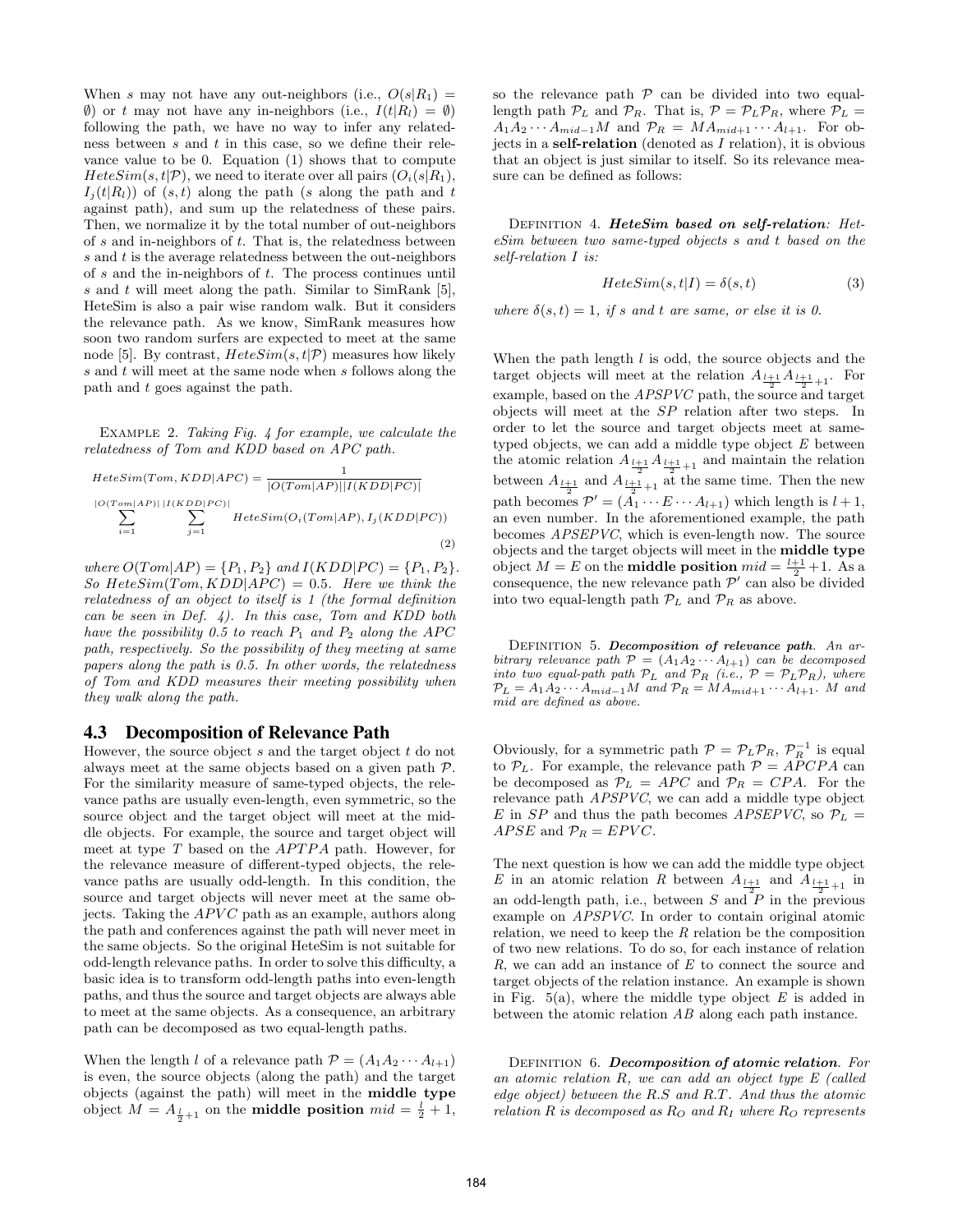the relation between R.S and E and  $R_I$  represents that between E and R.T. For each relation instance  $r \in R$ , an instance  $e \in E$  connects r.S and r.T and r.S  $\rightarrow e$  and  $e \rightarrow r$ .T are the instances of  $R_O$  and  $R_I$ , respectively.

It is clear that the decomposition has the following property, which is proved in the appendix.

**Property 1.** An atomic relation  $R$  can be decomposed as  $R_O$  and  $R_I$ ,  $R = R_O \circ R_I$ , and this decomposition is unique.

Based on this decomposition, the relatedness of two objects with an atomic relation  $R$  can be calculated as follows:

DEFINITION 7. HeteSim based on atomic relation: HeteSim between two different-typed objects s and t based on an atomic relation R  $(s \in R.S \text{ and } t \in R.T)$  is:

$$
HeteSim(s, t|R) = HeteSim(s, t|RO \circ RI)
$$
  
= 
$$
\frac{1}{|O(s|RO)||I(t|RI)|} \sum_{i=1}^{|O(s|RO)| |I(t|RI)|} \sum_{j=1}^{|O(s|RO)| |I(t|RI)|} \delta(O_i(s|RO), I_j(t|RI))
$$
(4)

It is easy to find that  $HeteSim(s, t|I)$  is a special case of  $HeteSim(s, t|R)$ , since, for the self-relation I,  $I = I_O \circ I_I$ and  $|O(s|I_O)| = |I(t|I_I)| = 1$ . Definition 7 means that we can measure the relatedness of two different-typed objects with an atomic relation  $R$  directly, which has never been done before. HeteSim measures their relatedness through calculating the average of their mutual influence.

EXAMPLE 3. Fig.  $5(a)$  shows an example of decomposition of atomic relation. The relation AB is decomposed into the relations AE and EB. Moreover, the relation AB is the composition of AE and EB. The HeteSim is calculated in Fig.  $5(c)$ . We can find that HeteSim justly reflects relatedness of objects. Taking  $a_2$  for example, although  $a_2$  equally connects with  $b_2$ ,  $b_3$ , and  $b_4$ , it is more close to  $b_3$ , because  $b_3$  only connects  $a_2$ . This information is correctly reflected in the HeteSim value of  $a_2$ :  $(0, 0.17, 0.33, 0.17)$ .

We also find that the similarity of an object and itself is not 1 in HeteSim. Taking Fig. 5(c) as example, the relatedness of  $a_2$  and itself is 0.33. It is obviously unreasonable. In the following section, we will normalize the HeteSim and make the relevance measure more reasonable.

#### **4.4 Normalization of HeteSim**

Firstly, we introduce the calculation of HeteSim between any two objects given an arbitrary relevance path.

DEFINITION 8. Transition probability matrix. For relation  $A \stackrel{R}{\longrightarrow} B$ ,  $W_{AB}$  is an adjacent matrix between type A and B.  $U_{AB}$  is normalized matrix of  $W_{AB}$  along the row vector, which is the transition probability matrix of  $A \rightarrow B$  based on relation R.  $V_{AB}$  is normalized matrix of  $W_{AB}$  along the column vector, which is the transition probability matrix of  $B\longrightarrow A$  based on  $relation R^{-1}.$ 



(d) HeteSim values after normalization

#### Figure 5: Decomposition of atomic relation and its HeteSim calculation.

It is easy to prove that the transition probability matrix has the following property, which can be seen in the appendix.

**Property 2.**  $U_{AB} = V'_{BA}$  and  $V_{AB} = U'_{BA}$ , where  $V'_{BA}$  is the transpose of  $V_{BA}$ .

DEFINITION 9. Reachable probability matrix. Given a network  $G = (V, E)$  following a network schema  $S = (A, R)$ , a reachable probability matrix PM for a path  $\mathcal{P} = (A_1 A_2 \cdots A_{l+1})$ is defined as  $PM_{\mathcal{P}} = U_{A_1 A_2} U_{A_2 A_3} \cdots U_{A_l A_{l+1}}$  (PM for simplicity). PM $(i, j)$  represents the probability of object  $i \in A_1$  reaching *object*  $j \in A_{l+1}$  *under the path*  $P$ .

According to the definition of HeteSim, the relevance between objects in  $A_1$  and  $A_{l+1}$  based on the relevance path  $\mathcal{P} = A_1 A_2 \cdots A_{l+1}$  is

$$
HeteSim(A_1, A_{l+1} | \mathcal{P})
$$
  
= 
$$
HeteSim(A_1, A_{l+1} | \mathcal{P}_L \mathcal{P}_R)
$$
  
= 
$$
U_{A_1 A_2} \cdots U_{A_{mid-1} M} V_{M A_{mid+1}} \cdots V_{A_l A_{l+1}}.
$$
 (5)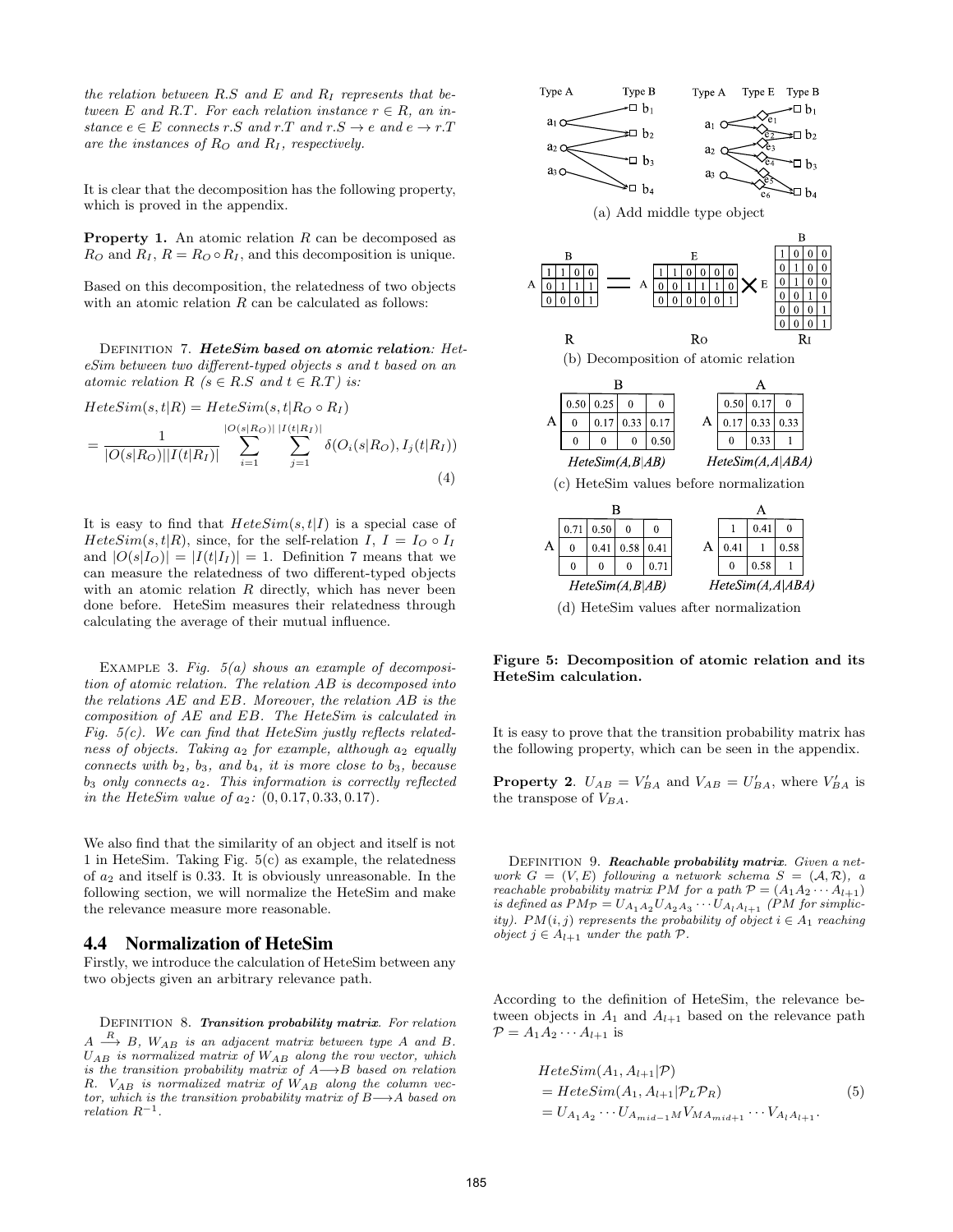According to Property 2, the relevance matrix can be rewritten in the following way:

$$
HeteSim(A_1, A_{l+1}|\mathcal{P})
$$
  
=  $U_{A_1 A_2} \cdots U_{A_{mid-1} M} U'_{A_{mid+1} M} \cdots U'_{A_{l+1} A_l}$   
=  $U_{A_1 A_2} \cdots U_{A_{mid-1} M} (U_{A_{l+1} A_l} \cdots U_{A_{mid+1} M})'$  (6)  
=  $PM_{\mathcal{P}_L} PM'_{\mathcal{P}_R}^{-1}$ 

The above equation shows that the relevance of  $A_1$  and  $A_{l+1}$ based on the path  $P$  is the product of two probability distributions that  $A_1$  reaches the middle type object  $M$  along the path and  $A_{l+1}$  reaches M against the path. For two instances a and b in  $A_1$  and  $A_{l+1}$ , respectively, their relevance based on path  $P$  is

$$
HeteSim(a, b | \mathcal{P}) = PM_{\mathcal{P}_L}(a, :) PM'_{\mathcal{P}_R^{-1}}(b, :)
$$
 (7)

where  $PMP(a, :)$  means the a-th row in  $PMP$ .

We have stated that HeteSim needs to be normalized. It is reasonable that the relatedness of the same objects is 1, so the HeteSim can be normalized as follows:

DEFINITION 10. Normalization of HeteSim. The normalized HeteSim between two objects a and b based on the relevance path  $P$  is:

$$
HeteSim(a, b | \mathcal{P}) = \frac{PM_{\mathcal{P}_L}(a, :)PM'_{\mathcal{P}_R - 1}(b, :)}{\sqrt{||PM_{\mathcal{P}_L}(a, :) || ||PM'_{\mathcal{P}_R - 1}(b, :) ||}}
$$
(8)

In fact, the normalized HeteSim is the cosine of the probability distributions of the source object a and target object  $b$  reaching the middle type object  $M$ . It ranges from 0 to 1. Fig. 5(d) shows the normalized HeteSim values. It is clear that the normalized HeteSim is more reasonable. In the following section, the HeteSim means the normalized HeteSim.

## **4.5 Properties of HeteSim**

HeteSim has many good properties, which makes it useful in many applications. The proof of these properties can be found in the appendix.

#### Property 3: Symmetric:  $HeteSim(a, b | \mathcal{P}) = HeteSim(b, a | \mathcal{P}^{-1}).$

Property 3 shows the symmetric property of HeteSim. Although PathSim [19] also has the similar symmetric property, it holds only when the path is symmetric and a and b are with the same type. The HeteSim has the more general symmetric property not only for symmetric paths (note that P is equal to  $\mathcal{P}^{-1}$  for symmetric paths) but also for arbitrary paths. PCRW [12] does not have this symmetric property, since it is based on random walk. This property is important in many applications. For example, the relatedness of any two objects in heterogeneous networks can be measured and the relatedness is symmetric, so the clustering task can be performed on the relevance matrix directly.

**Property 4. Self-maximum:**  $HeteSim(a, b|\mathcal{P}) \in [0, 1].$  $HeteSim(a, b|\mathcal{P})$  is equal to 1 if and only if  $PM_{\mathcal{P}_L}(a, :)$  is equal to  $PM_{\mathcal{P}_R-1}(b,:)$ .

Property 4 shows HeteSim is well constrained. For a symmetric path  $P$ ,  $P_L$  is equal to  $P_R^{-1}$ , so  $PM_{P_L}(a, :)$  is equal to  $PM_{\mathcal{P}_R^{-1}}(a, :)$ . And thus  $HeteSim(a, a|\mathcal{P})$  is equal to 1. If we define the distance between two objects (i.e.,  $dis(s, t)$ ) as  $dis(s, t) = 1 - HeteSim(s, t)$ , the distance of the same object is zero (i.e.,  $dis(s, s) = 0$ ). As a consequence, HeteSim satisfies the identity of indiscernibles.

Since HeteSim obeys the properties of non-negativity, identity of indiscernibles, and symmetry, we can say that HeteSim is a semi-metric measure [22]. Since HeteSim is a path-based measure, it does not obey the triangle inequality. PathSim is also semi-metric measure. However, it holds only for symmetric paths. Our HeteSim has the property for an arbitrary path. PCRW is not semi-metric measure, since it does not obey the symmetry property. A semi-metric measure can be used in many applications [22].

Property 5. Connection to SimRank. For a bipartite graph  $G = (V, E)$  based on the schema  $S = (\{A, B\}, \{R\})$ , suppose the constant  $C$  in SimRank is 1,

 $SimRank(a_1, a_2) = \lim_{n \to \infty} \sum_{k=1}^{n} HeteSim(a_1, a_2) (RR^{-1})^k),$  $SimRank(b_1, b_2) = lim_{n \to \infty} \sum_{k=1}^{n} HeteSim(b_1, b_2 | (R^{-1}R)^{k}).$ where  $a_1, a_2 \in A$ ,  $b_1, b_2 \in B$  and  $A \stackrel{R}{\longrightarrow} B$ . Here HeteSim is not normalized.

This property reveals the relation of SimRank and HeteSim. SimRank sums up the meeting probability of two objects after all possible steps: one, two,  $\cdots$ . HeteSim just calculates the meeting probability along the given relevance path. If the relevance paths explore all possible meta paths among the two objects, the sum of HeteSim based on these paths is the SimRank. So we can say that SimRank is the special case of HeteSim. This property also implies that HeteSim is more efficient than SimRank, since HeteSim only needs to calculate the meeting probability along the given relevance path, not all possible meta paths.

## **4.6 Discussion**

Let us analyze the time and space complexity of computing HeteSim. Suppose the average size of one type of objects is  $n$  and there are  $T$  types objects, the space requirement of HeteSim is just  $O(n^2)$  to store the relatedness matrix. Let d be the average of  $|O(s|R_i)||I(t|R_j)|$  over all objectpairs  $(s, t)$  based on relation  $R_i$  and  $R_j$ . For a given *l*-length relevance path, the time required is  $O(dn^2)$ , since node pairs  $(i.e., n<sup>2</sup>)$  calculate their relatedness along the relevance path. For SimRank, the similarity of node pairs in all types (i.e.,  $(Tn)^2$  are iteratively calculated at the same time, so its space complexity is  $O(T^2n^2)$ , and the time complexity is  $O(k(T^2d)(Tn)^2)$  (i.e.,  $O(kdn^2T^4)$ ), where k is the number of iterations. So the complexity of computing HeteSim is much smaller than SimRank.

Although HeteSim has large computation demand, several approaches can alleviate it. (1) For frequently-used relevance paths, the relatedness matrix  $HeteSim(A, B|\mathcal{P})$  can be calculated off-line. The on-line search on  $HeteSim(a, b|\mathcal{P})$ will be very fast, since it only needs to locate the row and column in the matrix. (2) The concatenation of partially materialized reachable probability matrix also helps to fasten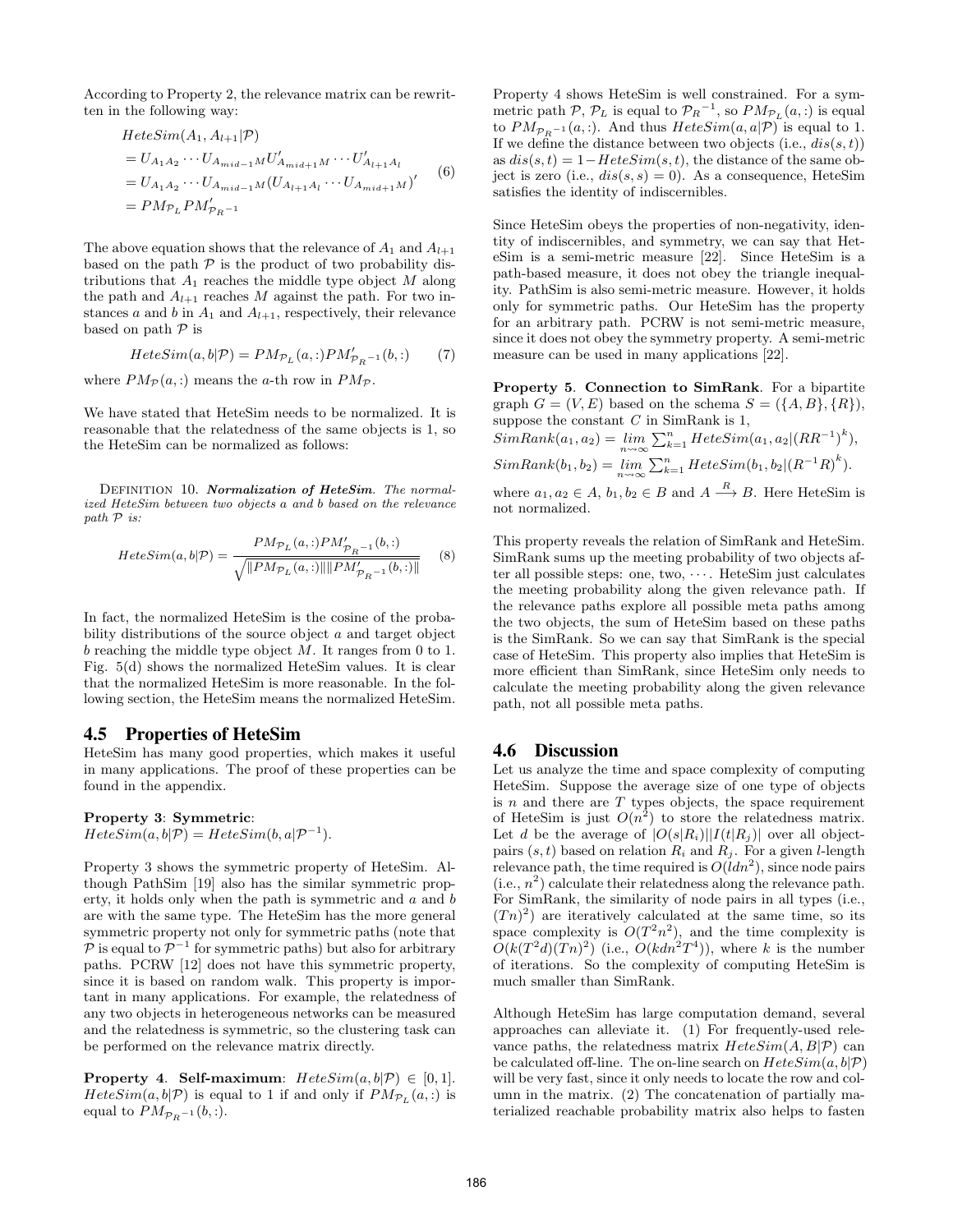Table 1: Automatic object profiling task on author "Christos Faloutsos" on ACM dataset.

| Path | APVC   |        | A P T    |        | A P.S                                             | A PA   |                      |        |
|------|--------|--------|----------|--------|---------------------------------------------------|--------|----------------------|--------|
| Rank | Conf.  | Score  | Ferms    | Score  | Subjects<br>Score                                 |        | Authors              | Score  |
|      | KDD.   | 0.1198 | mining   | 0.0930 | H.2 (database management)                         | 0.1023 | Christos Faloutsos   |        |
| ∼    | SIGMOD | 0.0284 | patterns | 0.0926 | 0.0232<br>E.2 (data storage representations)      |        | Hanghang Tong        | 0.4152 |
|      | VLDB   | 0.0262 | scalable | 0.0869 | G.3 (probability and statistics)                  | 0.0175 | Agma Juci M. Traina  | 0.3250 |
|      | CIKM   | 0.0083 | graphs   | 0.0816 | H.3 (information storage and retrieval)<br>0.0136 |        | Spiros Papadimitriou | 0.2785 |
|      | www    | 0.0060 | social   | 0.0672 | (models and principles)<br>H.1                    | 0.0135 | Caetano Traina. Jr.  | 0.2680 |

Table 2: Automatic object profiling task on conference "KDD" on ACM dataset.

| Path | CVPA               |        | CVPA F                |        | CVPS                              | CVPAPVC |            |        |
|------|--------------------|--------|-----------------------|--------|-----------------------------------|---------|------------|--------|
| Rank | Authors            | Score  | Organization          | Score  | Subjects                          | Score   | Conf.      | Score  |
|      | Christos Faloutsos | 0.1198 | Carnegie Mellon Univ. | 0.0824 | H.2 (database management)         | 0.3215  | <b>KDD</b> |        |
|      | Heikki Mannila     | 0.1119 | Univ. of Minnesota    | 0.0814 | I.5 (pattern recognition)         | 0.1650  | VLDB       | 0.2124 |
|      | Padhraic Smyth     | 0.1043 | IВM                   | 0.0761 | I.2 (artificial intelligence)     | 0.1194  | SIGMOD     | 0.1535 |
|      | Jiawei Han         | 0.1029 | Yahoo! Research       | 0.0692 | $G.3$ (prob. and stat.)           | 0.0856  | <b>WWW</b> | 0.1391 |
|      | Vipin Kumar        | 0.0966 | Univ. of California   | 0.0683 | H.3 (info. storage and retrieval) | 0.0653  | CIKM       | 0.0943 |

the computation. If we pre-computed and stored  $PM_{\mathcal{P}_L}$  and  $PM_{\mathcal{P}_R^{-1}}$ , we can calculate the  $HeteSim(A, B|\mathcal{P})$  according to Equation 6. For the  $HeteSim(a, b|\mathcal{P})$ , it only needs to calculate the dot product of two vectors (i.e.,  $PM_{\mathcal{P}_L}(a, :)$ and  $PM_{\mathcal{P}_R^{-1}}(b, :)$ . Moreover, the different partial paths can be concatenated to many relevance paths. For example, given two pre-stored reachable probability matrix based on paths CPA and APA, we are able to answer queries for the relevance paths CPAPA, APAPC, CPAPC, APCPA, and APAPA. (3) Fast algorithms can be designed to speed up the calculation of HeteSim. The related objects to a searched object are a very small percentage of all objects in the target type. The pruning techniques [5, 19] can be used to prune those unpromising objects during the search. We can also apply some approximate algorithms [11] to fasten the search with a small loss of accuracy.

Here, we discuss how to choose relevance path. There are several ways to do it. (1) Users can select proper paths according to their domain knowledge and experiences. (2) The user can try multiple relevance paths, and then make a choice based on his application. (3) Supervised learning can be used to automatically select relevance paths [11]. We can label a small portion of similar objects, and then train the relevance paths and their weights by some learning algorithms. The learning algorithms can automatically choose appropriate relevance paths and the associated weights.

## **5. EXPERIMENTS**

In the experiments, we validate the effectiveness of the HeteSim through three case studies and two learning tasks on two bibliographic networks.

## **5.1 Data Sets**

We use two heterogeneous information networks for our experiments, including ACM dataset and DBLP dataset. They are summarized as follows:

ACM dataset: The ACM dataset was downloaded from ACM digital library<sup>3</sup> in June 2010. The ACM dataset comes from 14 representative computer science conferences: KDD, SIGMOD, WWW, SIGIR, CIKM, SODA, STOC, SOSP, SPAA, SIGCOMM, MobiCOMM, ICML, COLT, and VLDB. These conferences include 196 corresponding venue proceedings (e.g., KDD conference includes 12 proceedings, such as KDD'10, KDD'09, etc). The dataset has 12K papers, 17K authors, and 1.8K author affiliations. After removing stop words in the paper titles and abstracts, we get 1.5K terms that appear in more than 1% of the papers. The network also includes 73 subjects of these papers in ACM category. The network schema of ACM dataset is shown in Fig. 3(a).

DBLP dataset [7]: The DBLP dataset is a sub-network collected from  $DBLP$  website<sup>4</sup> involving major conferences in four research areas: database, data mining, information retrieval and artificial intelligence, which naturally form four classes. The dataset contains 14K papers, 20 conferences, 14K authors and 8.9K terms, with a total number of 17K links. In the dataset, 4057 authors, all 20 conferences and 100 papers are labeled with one of the four research areas. The network schema is shown in Fig. 3(b).

## **5.2 Case Study**

In this section, we demonstrate the traits of HeteSim through case study in three tasks: automatic object profiling, expert finding, and relevance search.

#### *5.2.1 Task 1: Automatic Object Profiling*

We first study the effectiveness of our approach on differenttyped relevance measurement in the automatic object profiling task. If we want to know the profile of an object, we can measure the relevance of the object to our interested objects. For example, we want to know the academic profile of Christos Faloutsos<sup>5</sup>. It can be solved through measuring the relatedness of Christos Faloutsos with related objects, e.g., conference, affiliations, other authors, etc. Table 1 shows the lists of top relevant objects with various types on ACM dataset.  $APVC$  path shows the conferences he actively participates. Note that KDD and SIGMOD are the two major conferences Christos Faloutsos participates, which are mentioned in his homepage<sup>6</sup>. From the path  $APT$ , we can obtain his research interests: data mining, pattern discovery, scalable graph mining and social network. Using APS path, we can discover his research areas represented as ACM subjects:

 ${}^{3}$ http://dl.acm.org/

<sup>4</sup>http://www.informatik.uni-trier.de/∼ley/db/

<sup>5</sup>http://www.cs.cmu.edu/∼christos/

<sup>6</sup>http://www.cs.cmu.edu/∼christos/misc.html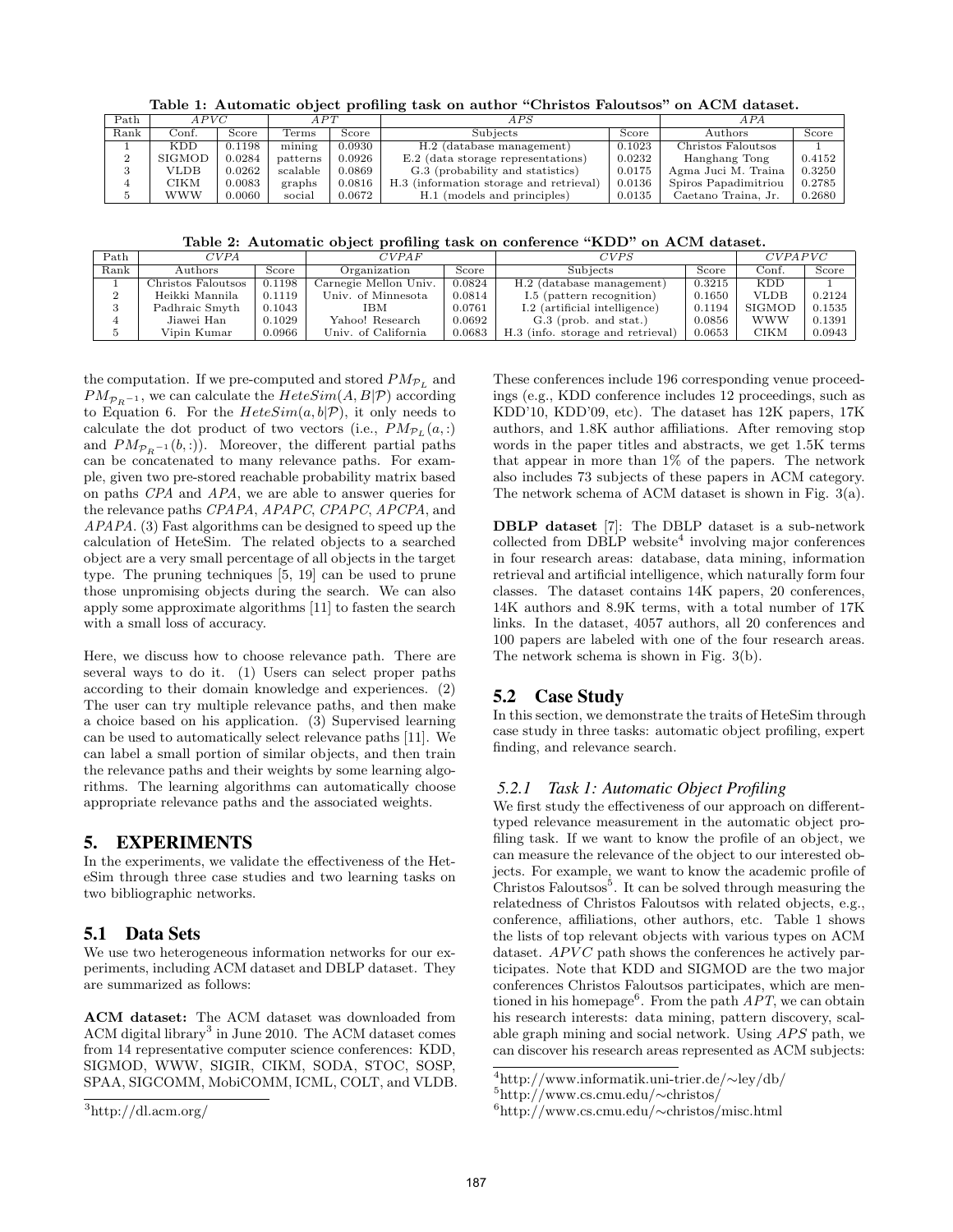Table 3: Relatedness values of authors and conferences measured by HeteSim and PCRW on ACM dataset.

|                 | HeteSim      |        | PCRW            |              |        |          |                |        |  |
|-----------------|--------------|--------|-----------------|--------------|--------|----------|----------------|--------|--|
|                 | APVC&CVPA    |        | A P V C         |              |        | CVPA     |                |        |  |
| Pair            |              | Score  | Pair            |              | Score  | Pair     |                | Score  |  |
| C. Faloutsos,   | <b>KDD</b>   | 0.1198 | C. Faloutsos.   | KDD          | 0.5517 | KDD.     | C. Faloutsos   | 0.0087 |  |
| W. B. Croft.    | <b>SIGIR</b> | 0.1201 | W. B. Croft.    | <b>SIGIR</b> | 0.6481 | SIGIR.   | W. B. Croft    | 0.0098 |  |
| J. F. Naughton, | SIGMOD       | 0.1185 | J. F. Naughton, | SIGMOD       | 0.7647 | SIGMOD.  | J. F. Naughton | 0.0062 |  |
| A. Gupta,       | SODA         | 0.1225 | A. Gupta,       | SODA         | 0.7647 | SODA     | A. Gupta       | 0.0090 |  |
| Luo Si,         | <b>SIGIR</b> | 0.0734 | Luo Si,         | <b>SIGIR</b> | 0.7059 | SIGIR.   | Luo Si         | 0.0030 |  |
| Yan Chen.       | SIGCOMM      | 0.0786 | Yan Chen.       | SIGCOMM      |        | SIGCOMM. | Yan Chen       | 0.0013 |  |

Table 4: Top 10 related authors to "Christos Faloutsos" based on  $APVCVPA$  path on ACM dataset.

|               | HeteSim                     | PathSim |                    | <b>PCRW</b> |                    |        |
|---------------|-----------------------------|---------|--------------------|-------------|--------------------|--------|
| Rank          | Author                      | Score   | Author             | Score       | Author             | Score  |
|               | Christos Faloutsos          |         | Christos Faloutsos |             | Charu C. Aggarwal  | 0.0063 |
| $\mathcal{D}$ | Srinivasan Parthasarathy    | 0.9937  | Philip Yu          | 0.9376      | Jiawei Han         | 0.0061 |
|               | Xifeng Yan                  | 0.9877  | Jiawei Han         | 0.9346      | Christos Faloutsos | 0.0058 |
| 4             | Jian Pei                    | 0.9857  | Jian Pei           | 0.8956      | Philip Yu          | 0.0056 |
| 5             | Jiong Yang                  | 0.9810  | Charu C. Aggarwal  | 0.7102      | Alia I. Abdelmoty  | 0.0053 |
| 6             | Ruoming Jin                 | 0.9758  | Jieping Ye         | 0.6930      | Chris B. Jones     | 0.0053 |
|               | Wei Fan                     | 0.9743  | Heikki Mannila     | 0.6928      | Jian Pei           | 0.0034 |
|               | Evimaria Terzi              |         | Eamonn Keogh       | 0.6704      | Heikki Mannila     | 0.0032 |
| 9             | Charu C. Aggarwal<br>0.9668 |         | Ravi Kumar         | 0.6378      | Eamonn Keogh       | 0.0031 |
| 10            | Mohammed J. Zaki            | 0.9645  | Vipin Kumar        | 0.6362      | Mohammed J. Zaki   | 0.0027 |



Figure 6: The average rank difference of HeteSim and PCRW on 14 conferences of ACM dataset. The lower the better.

database management (H.2) and data storage (E.2). Based on  $APA$  path, HeteSim finds the most important co-authors, most of which are his Ph.D students.

In another case study, we want to find the profile of KDD conference. Table 2 shows the results on ACM dataset. The active researchers in the conference can be found by the  $CVPA$  path indicating the relationship of authors publishing papers in conferences. The top five authors are all wellknown researchers in data mining area. The CVPAF path reveals the important research affiliations that have published many papers in KDD, such as CMU, IBM, Yahoo! Research. The results of  $CVPS$  illustrate that the topics of KDD are database management (H.2), pattern recognition  $(1.5)$ , and so on. The *CVPAPVC* path measures the similarity of conferences through their common authors. The conferences that are most similar to KDD are VLDB, SIG-MOD, WWW and CIKM. It is reasonable, since these conferences all share many authors whose research areas are data mining and knowledge management.

## *5.2.2 Task 2: Expert Finding*

In this case, we want to validate the effectiveness of HeteSim to reflect the relative importance of object pairs through an expert finding task. As we know, the relative importance of object pairs can be revealed through comparing their relatedness. Suppose we know the experts in one domain, the expert finding task here is to find experts in other domains through their relative importances. Table 3 shows the relevance scores returned by different approaches on six "conference-author" pairs on ACM dataset. The relatedness of conferences and authors are defined based on the APVC and CVPA paths which have the same semantics: authors publishing papers in conferences. Due to the symmetric property of HeteSim, we get the same value for both paths. While PCRW returns different values for these two paths. Suppose that we are familar with data mining area, and already know that C. Faloutsos is an influential researcher in KDD. Comparing these HeteSim scores, we can still find influential researchers in other research areas even if we are not quite familiar with these areas. J. F. Naughton, W. B. Croft and A. Gupta should be influential researchers in SIGMOD, SIGIR and SODA, respectively, since they have very similar HeteSim score to C. Faloutsos. Moreover, we can also deduce that Luo Si and Yan Chen may be active researchers in SIGIR and SIGCOMM, respectively, since their HeteSim scores are smaller than that of C. Faloutsos, but not very small. In fact, C. Faloutsos, J. F. Naughton, W. B. Croft and A. Gupta are top ranked authors in their research communities. Luo Si and Yan Chen are the young professors and they have done good work in their research areas. However, if the relevance measure is not symmetric (e.g., PCRW), it is very hard to tell which authors are more influential when comparing these relevance scores. For example, the PCRW score of Yan Chen and SIGCOMM is the largest one in the APVC path. However, the value is the smallest one when the opposite path is considered, i.e., CVPA path.

The relative importance is hard to quantitatively measure. However, we can roughly measure the relatedness of authors and conferences by the number of papers that authors pub-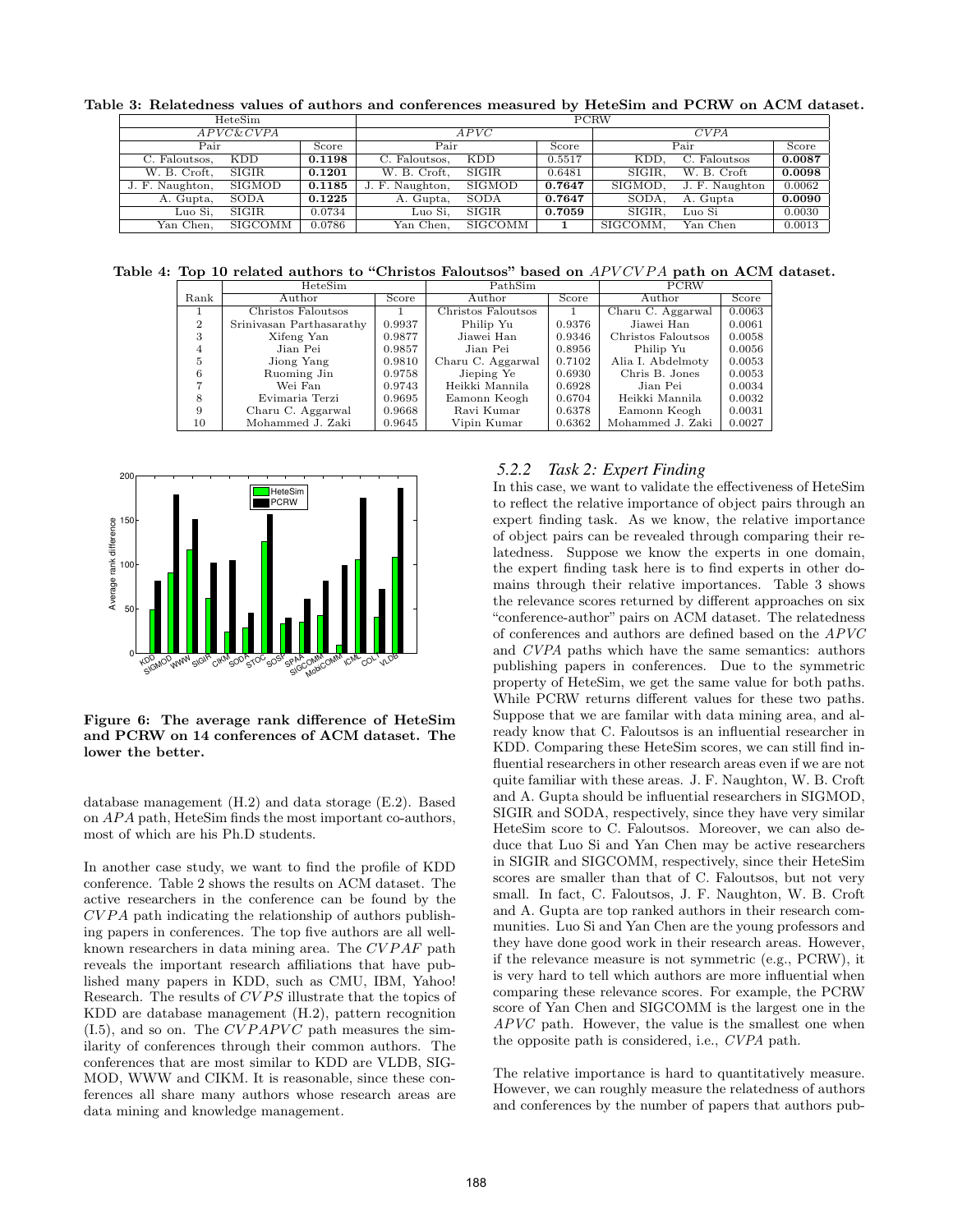

Figure 7: Probability distribution of authors' papers on 14 conferences of ACM dataset.

lish in conferences, and then rank the relatedness as their relative importance (i.e., ground truth). We also compute the relatedness of authors and conferences based on HeteSim and PCRW, and then rank these values. Through computing the average rank difference from the ground truth, we can roughly measure the accuracy of relative importance. For example, C. Faloutsos is ranked 1st on KDD as ground truth, while an approach rank him 6th. So the rank difference is 5. Note that, since PCRW has two rank scores for two different orders, the results are the average rank differences based on these two different orders. Fig. 6 show the average rank difference on the top 200 authors in ground truth on each conference. It is clear that HeteSim more accurately reveals the relative importance of author-conference pairs, since their average rank difference is smaller.

# *5.2.3 Task 3: Relevance Search based on Path Semantics*

As we have stated, the path-based relevance measure can capture the semantics of paths. In this relevance search task, we will observe the effectiveness of semantics capture through comparing HeteSim with other two path-based measures: PCRW and PathSim. Since PathSim can only measure the similarity of same-typed objects, this task will find the top 10 related authors to Christos Faloutsos based on the  $APVCVPA$  path which means authors publishing papers in same conferences. The results are shown in Table 4. The PathSim finds the similar peer authors, such as Philip Yu and Jiawei Han. They have the same reputation in data mining field. It is strange for PCRW that the most similar author to Christos Faloutsos is not himself, but Charu C. Aggarwal and Jiawei Han. It is obviously not reasonable. Our conjecture is that Charu C. Aggarwal and Jiawei Han published more papers in the same conferences that Christos Faloutsos published, so Christos Faloutsos has more reachable probability on Charu C. Aggarwal and Jiawei Han than himself along the  $APVCVPA$  path. HeteSim's results are a little different. The most similar authors are Srinivasan Parthasarathy and Xifeng Yan, instead of Philip Yu and Jiawei Han.

Let's consider the semantics of the path  $APVCVPA$  again: authors publishing papers in the same conferences. Fig. 7 shows the reachable probability distribution from authors to conferences along the path  $APVC$ . It is clear that the probability distribution of papers of Srinivasan Parthasarathy and Xifeng Yan on conferences are more close to that of Christos Faloutsos, so they should be more similar to Christos based on the same conference publication. Although

Table 6: Clustering accuracy for path-based similarity measures on DBLP dataset.

|         | Venue NMI | Author NMI | Paper NMI |
|---------|-----------|------------|-----------|
| HeteSim | 0.7683    | 0.7288     | 0.4989    |
| PathSim | 0.8162    | 0.6725     | 0.3833    |

Philip Yu and Jiawei Han have the same reputation with C. Faloutsos, their papers are more broadly published in different conferences. So they are not the most similar authors to C. Faloutsos based on the  $APVCVPA$  path. As a consequence, our HeteSim more accurately captures the semantics of the path.

# **5.3 Performance on Query Task**

The query task will validate the effectiveness of HeteSim on query search of heterogeneous objects. Since PathSim cannot measure the relatedness of different-typed objects, in this experiment, we only compare the performance of HeteSim with PCRW. On DBLP dataset which has been labeled, we measure proximity of conferences and authors based on the CPA path. For each conference, we rank its related authors according to their measure scores. We calculate the AUC (Area Under ROC Curve) score based on the label of the authors and conferences in order to evaluate the performances of the ranked results. The larger score means the better performance. We evaluate the performances on 9 representative conferences and their AUC scores are shown in Table 5. We can find that HeteSim consistently outperforms PCRW in all 9 conferences. It shows that our proposed HeteSim method on proximity query task can work better than asymmetric similarity measures.

## **5.4 Performance on Clustering Task**

Due to the symmetric property, HeteSim can be applied to clustering tasks. In order to evaluate its performance, we compare HeteSim with PathSim on the clustering of sametyped objects, since PathSim can only measure the similarity of same-typed objects. These two measures use the same information to determine the pairwise similarity between objects. We evaluate the clustering performance on DBLP dataset which involve 3 clustering tasks: clustering on conferences based on  $CPAPC$  path, clustering on authors based on *APCPA* path, and clustering on papers based on PAPCPAP path. We apply Normalized Cut [18] to perform clustering based on the similarity matrices returned by different algorithms. The number of clusters is set as 4. NMI criterion (Normalized Mutual Information) [20] is used to evaluate the clustering performances on conferences, authors, and papers. NMI is between 0 and 1 and the higher the better. The average clustering accuracy results of 100 runs are summarized in Table 6. HeteSim achieves better performances on two clustering tasks: authors and papers clustering. It shows that HeteSim not only do well on similarity measure of same-typed objects but also has the potential as the similarity metric in clustering.

From Table 6, we can also observe that HeteSim and Path-Sim both achieve high accuracy on conferences and authors clustering. However, the accuracy on paper clustering is low. We think the clustering accuracy is largely affected by the semantics of relevance paths. The similarity of conferences can be measured by the  $CPAPC$  path which means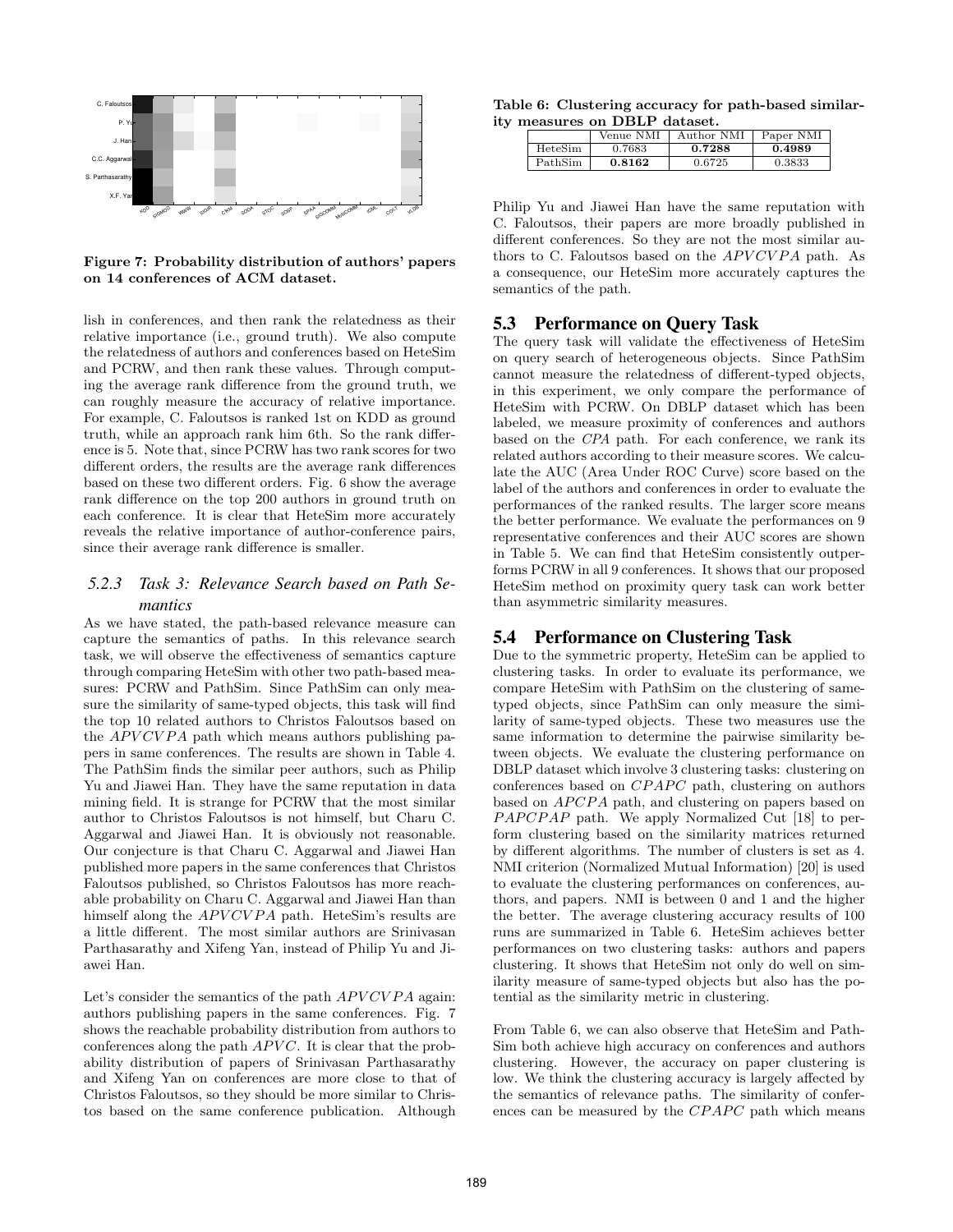Table 5: AUC values for the relevance search of conferences and authors based on CPA path on DBLP dataset.

|         |        | <b>ICDM</b>     | <b>SDM</b> | SIGMOD | VLDB   | ICDE     | AAAI   | IJCAI                         | SIGIR |
|---------|--------|-----------------|------------|--------|--------|----------|--------|-------------------------------|-------|
| HeteSim | 0.8111 | $0.6752$ 0.9504 |            | 0.7662 | 0.8262 | 0.7322   | 0.8110 | $\vert$ 0.8754 $\vert$ 0.6132 |       |
| PCRW    | 0.8030 | 0.6731          | 0.9390     | 0.7588 | 0.8200 | $0.7263$ | 0.8067 | $\vert 0.8712 \vert 0.6068$   |       |

Table 7: The top 10 most related authors to "KDD" conference under different relevance paths on ACM dataset.

|                | $_{\rm path}$      |                     |  |  |  |  |  |
|----------------|--------------------|---------------------|--|--|--|--|--|
| rank           | CVPA               | CVPAPA              |  |  |  |  |  |
| 1              | Christos Faloutsos | Charu C. Aggarwal   |  |  |  |  |  |
| $\overline{2}$ | Heikki Mannila     | Philip Yu           |  |  |  |  |  |
| 3              | Padhraic Smyth     | Heikki Mannila      |  |  |  |  |  |
| $\overline{4}$ | Jiawei Han         | Christos Faloutsos  |  |  |  |  |  |
| 5              | Vipin Kumar        | Jiawei Han          |  |  |  |  |  |
| 6              | Philip Yu          | Bianca Zadrozny     |  |  |  |  |  |
| 7              | Eamonn Keogh       | Padhraic Smyth      |  |  |  |  |  |
| 8              | Kenji Yamanishi    | Kenji Yamanishi     |  |  |  |  |  |
| 9              | Mohammed J. Zaki   | Inderjit S. Dhillon |  |  |  |  |  |
| 10             | Charu C. Aggarwal  | Vipin Kumar         |  |  |  |  |  |

conferences sharing same authors. Similarly, the  $APCPA$ path (authors publishing papers in same conferences) can effectively presents the similarity of authors. Since the similarity on conferences pairs and authors pairs are accurately measured by the relevance paths, the clustering accuracy is high. However, it is not the case for paper clustering. In the *PAPCPAP* path, the similarity of papers is inferred by the similarity of referenced authors (i.e., the APCPA path), which cannot effectively measure the similarity of papers. So the low-quality similarity of papers leads to the poor clustering accuracy. As a consequence, we need to select appropriate relevance paths to measure the relatedness of objects, which helps to improve the clustering accuracy.

## **5.5 Semantic Meaning of Relevance Path**

We know that different paths have different semantic meanings in heterogeneous networks. Table 7 shows such a case, which searches the most related authors to KDD conference based on two different relevance paths. The CVPA path means conferences publishing papers written by authors. It identifies the most active authors to the conference. The CVPAPA path means conferences publishing papers written by authors' co-authors. It identities the persons with the most active group of co-authors. In social network setting, this is like identifying the persons with the most active group of friends or potential targets for viral marketing. At first glance, there are no obvious difference between the results returned by these two paths. However, the different ranks of these authors reveal the subtle semantics on the paths. The CVPA path returns authors that have high publication records in KDD. For example, Christos Faloutsos published the most papers (32) in KDD. Note that HeteSim does not simply count the number of paths connecting two objects. It also considers the mutual influence of two objects. For example, Jiawei Han and Philip Yu published the second and third highest number of papers in KDD. However, they have wider research interests and published many papers in many other conferences, so their relatedness to KDD decrease based on the CVPA path.

By contrast, the CVPAPA path emphasizes on the publica-

tion records of the co-authors. The results also reflect this point. For example, although Charu C. Aggarwal published 13 papers in KDD, not the highest publication records, he has many co-authors which include many high-publicationrecord authors (e.g., Philip Yu and Jiawei Han), so he is the first author related to KDD based on CVPAPA path. The same thing also happens to other authors. Taking Bianca Zadrozny for example, she only published 6 papers in KDD. However, her co-authors also include many high-publicatonrecord authors, such as Philip Yu, Naoki Abe, and Wei Fan. In all, HeteSim can accurately capture the semantics under relevance paths.

## **6. CONCLUSION**

In this paper, we study the relevance search problem which measures the relatedness of heterogeneous objects (including same-typed or different-typed objects) in heterogeneous networks. We propose a novel relevance measure, called HeteSim. As a path-constraint measure, HeteSim can measure the relatedness of same-typed and different-typed objects in a uniform framework. In addition, HeteSim is a semi-metric measure, which can be used in many applications. Extensive experiments validate the effectiveness of HeteSim on evaluating the relatedness of heterogeneous objects.

#### **Acknowledgments.**

It is supported by the National Natural Science Foundation of China (No. 60905025, 61074128, 61035003).

## **7. APPENDIX**

Proof of Property 1. According to Definition 6, for each relation instance  $a \rightarrow b$  in relation  $R = AB$  ( $a \in A$  and  $b \in B$ ), add an object  $e (e \in E)$  between a and b, and let  $w_{ae} = w_{eb} = \sqrt{w_{ab}}$  where w means the weight of relation instances. Note that for adjacent matrix,  $w_{ae} = w_{eb} = \sqrt{w_{ab}} = 1$ . Since a and b only meet on e, so  $R_O(a,:)*R_I(:,b) = w_{ae} * w_{eb} = w_{ab} = R(a,b).$  So  $R = R_O \circ R_I.$ Since the process is unique, the decomposition is unique.

**Proof of Property 2.** According to Definition 8,  $U_{AB}$  is the normalized matrix of the transition probability matrix  $W_{AB}$  along the row vector, which is also the transposition of the normalized matrix of  $W_{BA}$  along the column vector (i.e.,  $V_{BA}$ ). So  $U_{AB} = V'_{BA}$ . Similarly,  $V_{AB}=U_{BA}^{\prime}$ .

**Proof of Property 3.** According to Definition 5,  $\mathcal{P} = \mathcal{P}_L \mathcal{P}_R$  and  $\mathcal{P}^{-1} = \mathcal{P}_R^{-1} \overline{\mathcal{P}}_L^{-1}$ . According to Equation 8,

$$
HeteSim(a, b | \mathcal{P}) = \frac{PM_{\mathcal{P}_L}(a, :)PM'_{\mathcal{P}_R-1}(b, :)}{\sqrt{||PM_{\mathcal{P}_L}(a, :)|| ||PM_{\mathcal{P}_R-1}(b, :)||}}
$$

$$
HeteSim(b, a | \mathcal{P}^{-1}) = \frac{PM_{\mathcal{P}_R-1}(b, :)PM'_{\mathcal{P}_L}(a, :)}{\sqrt{||PM_{\mathcal{P}_R-1}(b, :)|| ||PM_{\mathcal{P}_L}(a, :)||}}
$$
(9)

so  $HeteSim(a, b | \mathcal{P}) = HeteSim(b, a | \mathcal{P}^{-1}).$ 

**Proof of Property 4.** According to Equation 8,  $HeteSim(a, b | \mathcal{P}) =$  $cos(PM_{\mathcal{P}_L}(a, :), PM_{\mathcal{P}_R-1}(b, :)) \in [0, 1].$  If and on if  $PM_{\mathcal{P}_L}(a, :)$ is equal to  $PM_{\mathcal{P}_R-1}(b, :), \cos(PM_{\mathcal{P}_L}(a, :), PM_{\mathcal{P}_R-1}(b, :)) = 1$ , so  $HeteSim(a, b|\mathcal{P}) = 1.$